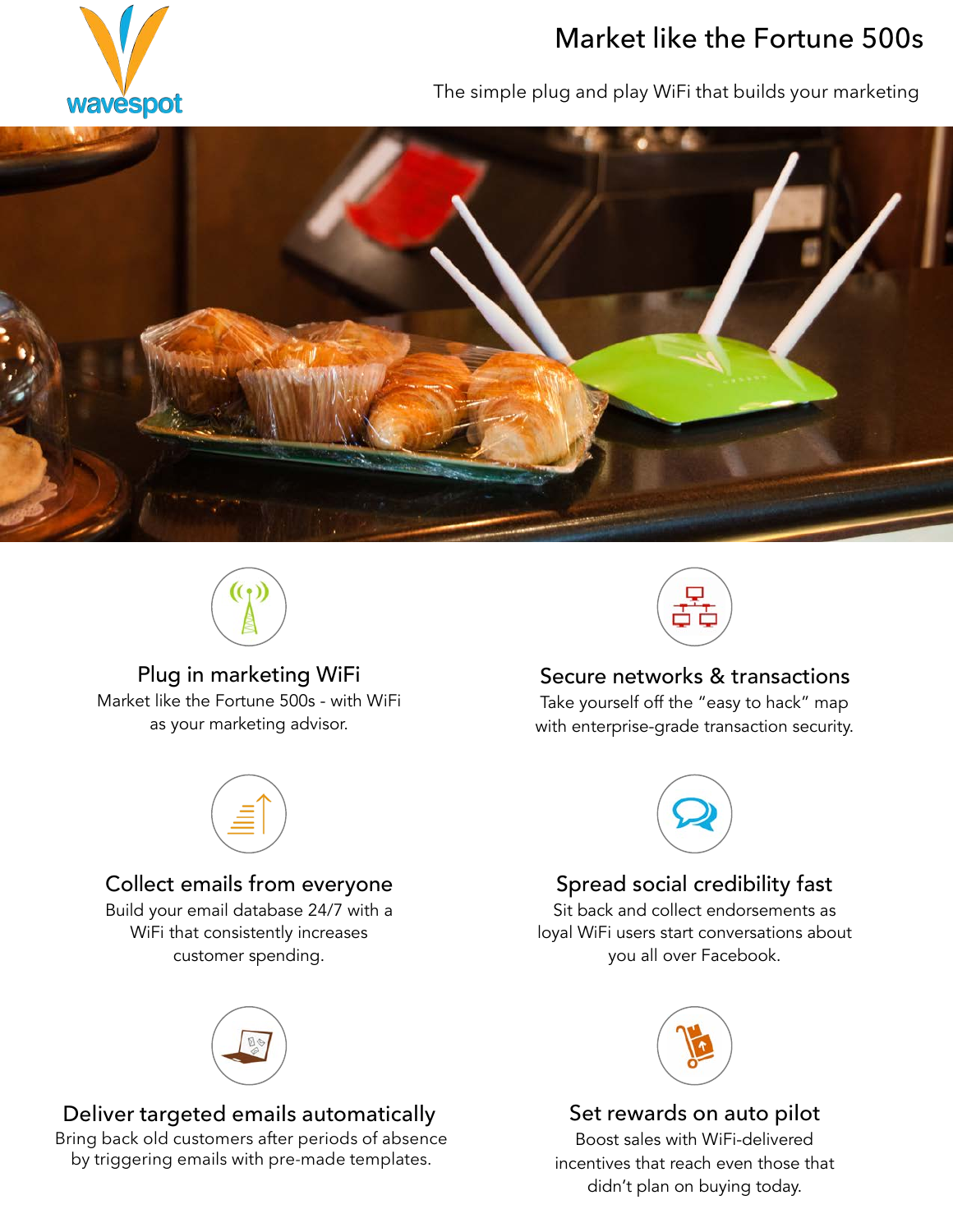## 15 minutes of setup and the marketing runs itself

## Step 1: Plug in your router and instantly build your database

Collect emails, Facebook likes and check ins with zero effort. WiFi builds your database and social followers with a little help from your (WiFi) friends.

| J<br>Kelsey Niichel         | $\pm$                         | nearly 2 days ago | Ω<br>22 |   |   | Actions        | ¢ |
|-----------------------------|-------------------------------|-------------------|---------|---|---|----------------|---|
| п<br>Kelsey Niichel         | $\mathbf{f}$<br>۹             | nearly 2 days ago | Ω<br>22 |   |   | Actions        | ÷ |
| 601-549-2609                | ٥<br>đ,                       | nearly 2 days ago |         |   |   | <b>Actions</b> | ٠ |
| Asron Lee                   | $\mathbf{f}$<br>١             | nearly 2 days ago | 2<br>31 | П |   | Actions        | ÷ |
| Aaron Lee                   | $\mathbf{f}$                  | nearly 2 days ago | 2<br>31 |   |   | Actions        | ¢ |
| r.l.s.rogers@gmail.com      | $\alpha$ $\approx$            | nearly 2 days ago |         |   |   | Actions        | ÷ |
| Coffeehouse51@YAHOO.C<br>OM | $\alpha =$<br>٠               | nearly 2 days ago |         |   | 凰 | Actions        | ÷ |
| 6018180012                  | о<br>$\overline{\phantom{a}}$ | nearly 2 days ago |         |   | ٠ | Actions        | ÷ |
| Ka'Shondria Myers           | $\mathbf{H}$                  | nearly 2 days ago | Ω<br>25 |   |   | Actions        | ٠ |



## Step 2: Automate all emails and bring everyone back

Sign into your online account to automate birthday emails, rewards and incentives for long-absent customers. They're always bringing people in - even when you're on vacation.

## Step 3: Launch buying incentives and drive transactions from total strangers

Automate promotions over your WiFi by choosing from already-made content and templates. Just tell the router to spread it to in-store customers and watch yourself go viral on Facebook as people share with friends.

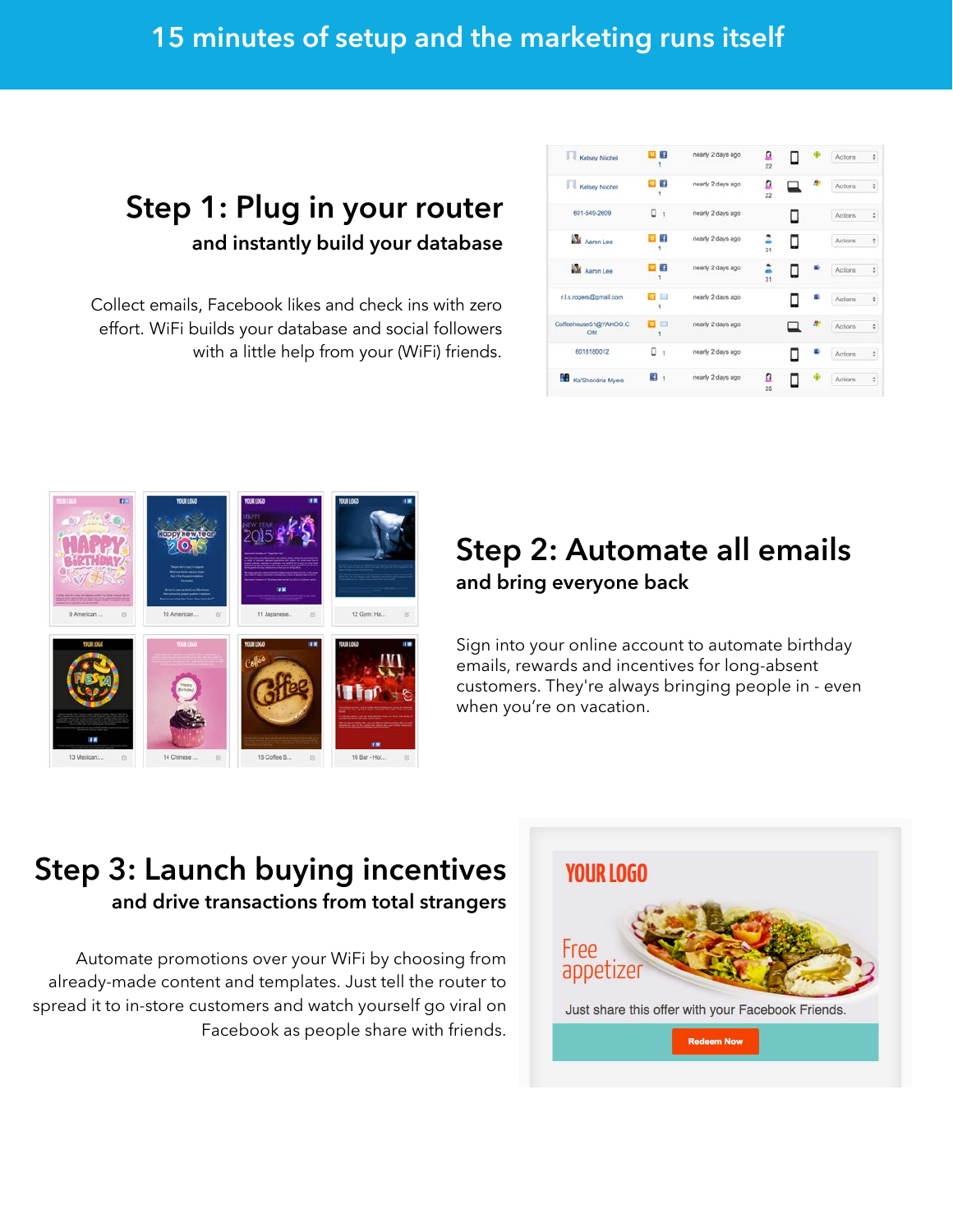|                               | <b>Feature List</b>                                                     | <b>BASIC</b>                | <b>PREMIUM</b>                                     |
|-------------------------------|-------------------------------------------------------------------------|-----------------------------|----------------------------------------------------|
| WIFI LOGIN                    | WiFi login choices                                                      | Facebook, Twitter,<br>Email | Facebook, Twitter,<br>Email, Instagram<br>LinkedIn |
|                               | Customizable login page                                                 |                             |                                                    |
| SOCIAL MEDIA MARKETING        | Facebook "Check-in" option                                              |                             |                                                    |
|                               | <b>Social Media</b><br>("like", "follow", "tweet")<br>during WiFi login |                             |                                                    |
|                               | Socially shareable WiFi coupons                                         |                             |                                                    |
|                               | Pre-designed and customizable<br>coupon templates                       |                             |                                                    |
| AIL MARKETING<br>$\mathsf{E}$ | Automatic email list building                                           |                             |                                                    |
|                               | Collected email download                                                |                             |                                                    |
|                               | Triggered emails to bring<br>customers back after absence               |                             |                                                    |
|                               | Pre-designed email templates<br>with complete content                   |                             |                                                    |
| ANALYTICS                     | Customer demographics (ages,<br>genders, birthdays) collection          |                             |                                                    |
|                               | Visits data (new and repeat)                                            |                             |                                                    |
|                               | Social media fan growth                                                 |                             |                                                    |
|                               | Top influencers                                                         |                             |                                                    |
|                               | Social reputation monitoring                                            |                             |                                                    |